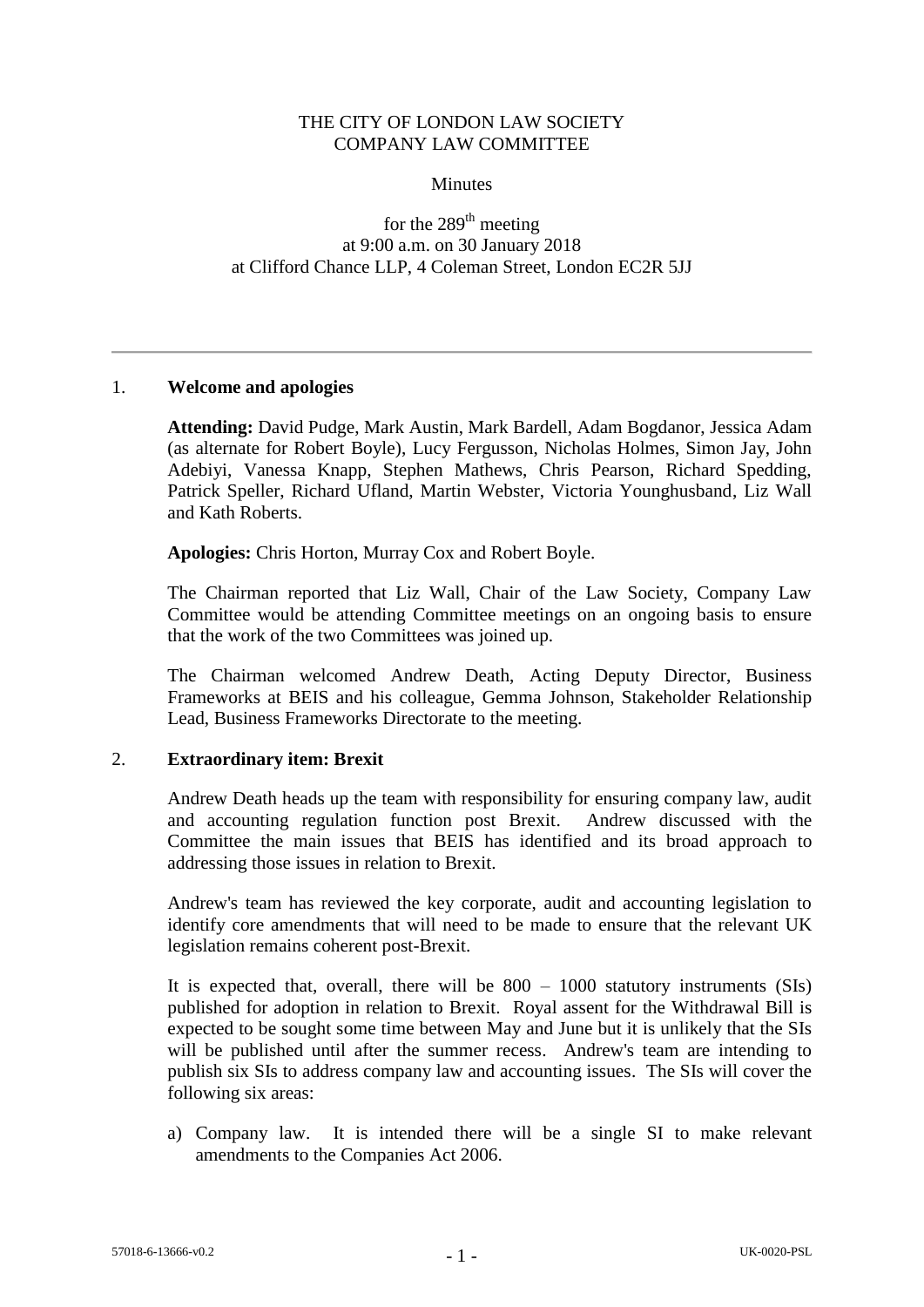- b) Audit. The SI will address both the adequacy/equivalence of the audit regime and recognition of third country audit standards. BEIS is working with the FRC in relation to its audit and accounting proposals.
- c) Accounting. The SI will address deficiencies in the accounting regime post-Brexit and deal with the position that is ultimately reached on adoption/enforcement of IFRS.
- d) Cross-border mergers. BEIS had previously thought that the cross-border mergers regime was little used in practice but now appreciated that this has been a misconception.
- e) SEs and EEIGs. There are approximately 50 SEs and 300 EEIGs. The working assumption is that they will not have the same pan European status post Brexit. If not otherwise dealt with in the negotiated position with the EU then the SI is likely to create an interim UK SE vehicle with similar characteristics to an SE but without the ability to transfer its seat to an EU member state. BEIS is trying to speak to all SEs/EEIGs to discuss their preferences.
- f) EGTCs (European Grouping of Territorial Cooperation relevant to local and regional authorities).

## 3. **Approval of minutes**

The Chairman reported that the minutes of the meeting held on 29 November 2017 had been circulated to members for comment on 16 January 2018 and asked members to provide their comments to Kath Roberts by 5 February 2018.

### 4. **Matters arising**

- 4.1 The IA's public register of shareholder votes. The Committee noted that the Investment Association issued a press release on 19 December 2017 launching its public register of FTSE All-Share companies which have received votes of 20% or more against any resolution or withdrawn a resolution prior to the AGM. The press release states that over one-fifth of such companies are listed on the register. The main resolutions appearing on the register relate to remuneration or the re-election of directors.
- 4.2 Electronic AGMs: IA's position statement on virtual-only AGMs*.* The Committee noted that on 11 December 2017, the Investment Association published a position statement on the use of virtual-only AGMs. The statement reflects IA members' views that virtual-only AGMs are not in the best interests of all shareholders. It further states that IA members will not support amendments to articles of association in relation to electronic meetings if they allow for virtual-only AGMs; they expect any amendments to articles to confirm that a physical meeting will be held alongside an electronic meeting element. In addition, the IA's Institutional Voting Information Service will red-top any company that will have the ability to hold virtual-only AGMs following any amendments to their articles of association. It was noted that this position broadly aligns with the position published by the ISS in its 2018 Proxy Voting Guidelines.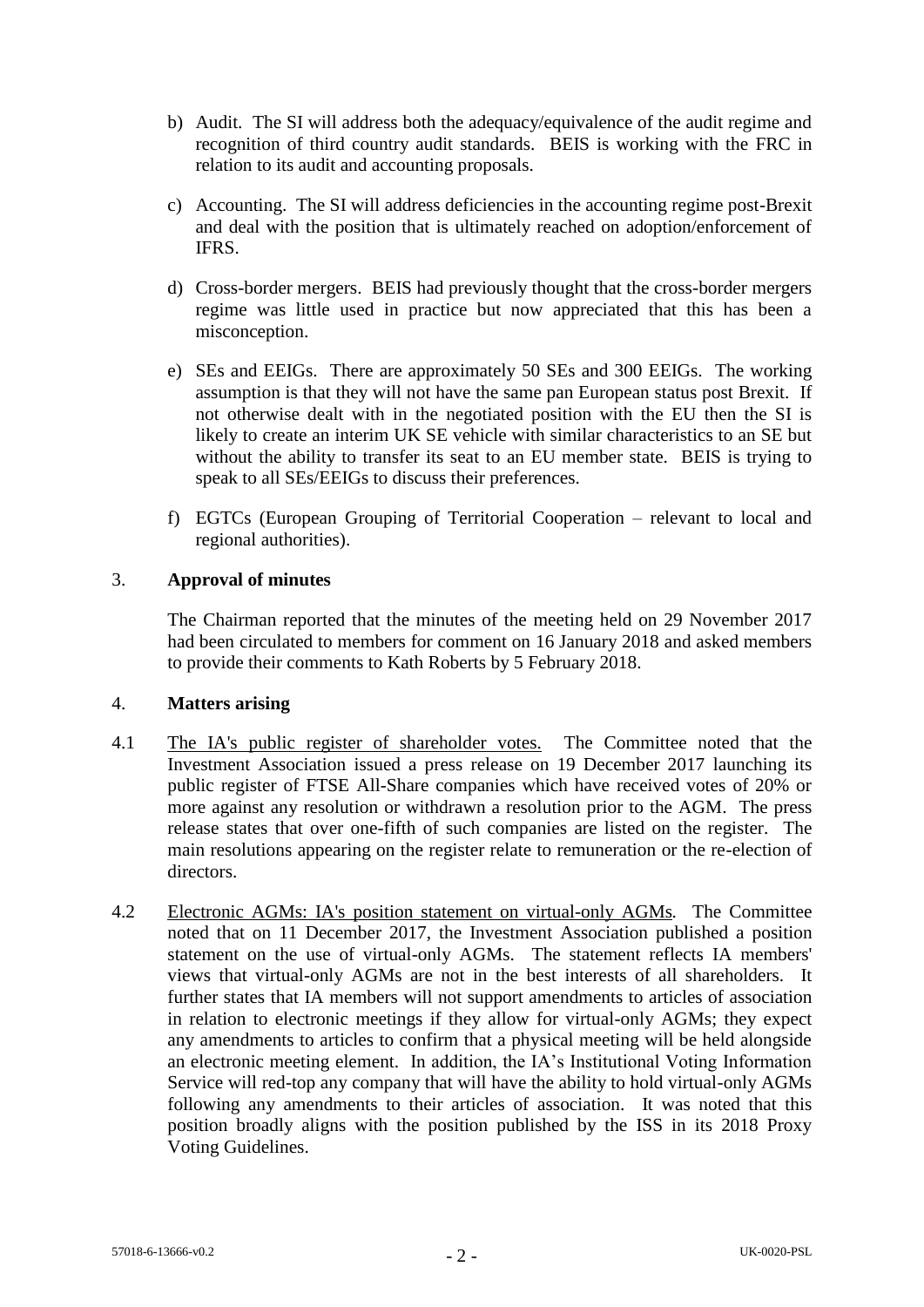- 4.3 Increasing audit thresholds for co-operatives and community benefit societies. The Committee noted that on 1 December 2017, HM Treasury issued a response to its consultation on increasing audit thresholds for co-operatives and community benefit societies. The Government is proceeding with the proposals to increase the thresholds at which co-operatives and community benefit societies are required to appoint an auditor from £2.8m assets and £5.6m turnover to £5.1m assets and £10.2m turnover. It was also noted that a draft of The Co-operative and Community Benefit Societies Act 2014 (Amendments to Audit Requirements) Order 2017 (together with a draft of the explanatory memorandum) was published on 6 December 2017 and is expected to come into force on 6 April 2018.
- 4.4 Fourth Anti-Money Laundering Directive: The Committee noted that, following a HM Treasury consultation, The Oversight of Professional Body Anti-Money Laundering and Counter Terrorist Financing Supervision Regulations 2017 (SI 2017/1301) came into force on 18 January 2018. These regulations, which create the new Office for Professional Body AML Supervision (OPBAS), give the FCA powers to supervise professional body anti-money laundering supervisors in relation to compliance with anti-money laundering and counter terrorist financing requirements. It was also noted that on 23 January 2018, the FCA issued a press release announcing the launch of OPBAS and OPBAS published its final specialist sourcebook for professional body AML supervisors.
- 4.5 FRC guidance on auditors and preliminary announcements. The Committee noted that the FRC published a bulletin entitled "The Auditor's Association with Preliminary Announcements made in accordance with the UK Listing Rules". This supersedes the previous guidance and includes revisions to take account of developments in the Listing Rules, corporate governance and reporting and the use of alternative performance measures.
- 4.6 Penalties for enablers of defeated tax avoidance. The Committee noted that The Finance Act (No. 2) 2017 introduces a new penalty for any person who enables the use of abusive tax avoidance arrangements, which are later defeated. The Penalties for Enablers of Defeated Tax Avoidance (Legally Privileged Communications Declarations) Regulations 2017 (SI 2017/1245) came into force on 2 January 2018. A potential enabler who is a relevant lawyer, or a relevant lawyer acting on his behalf, may be unable to provide information in defence of a penalty because communications made by him, or on his behalf by a relevant lawyer, may be the subject of a claim to legal professional privilege. It was noted that these regulations make provision that in such circumstances a relevant lawyer may make a declaration that the communications in question demonstrate that the person potentially liable for a penalty is not an enabler without requiring the lawyer to breach legal professional privilege. On 22 December 2017, HMRC published its guidance on penalties for enablers of defeated tax avoidance.
- 4.7 CLLS Competition Law Committee's response to BEIS consultation on national security and infrastructure investment review. The Committee noted that the CLLS Competition Law Committee submitted responses to both the short term reforms and long term reforms set out in to the Green Paper on the Government's review of the national security implications of foreign ownership or control.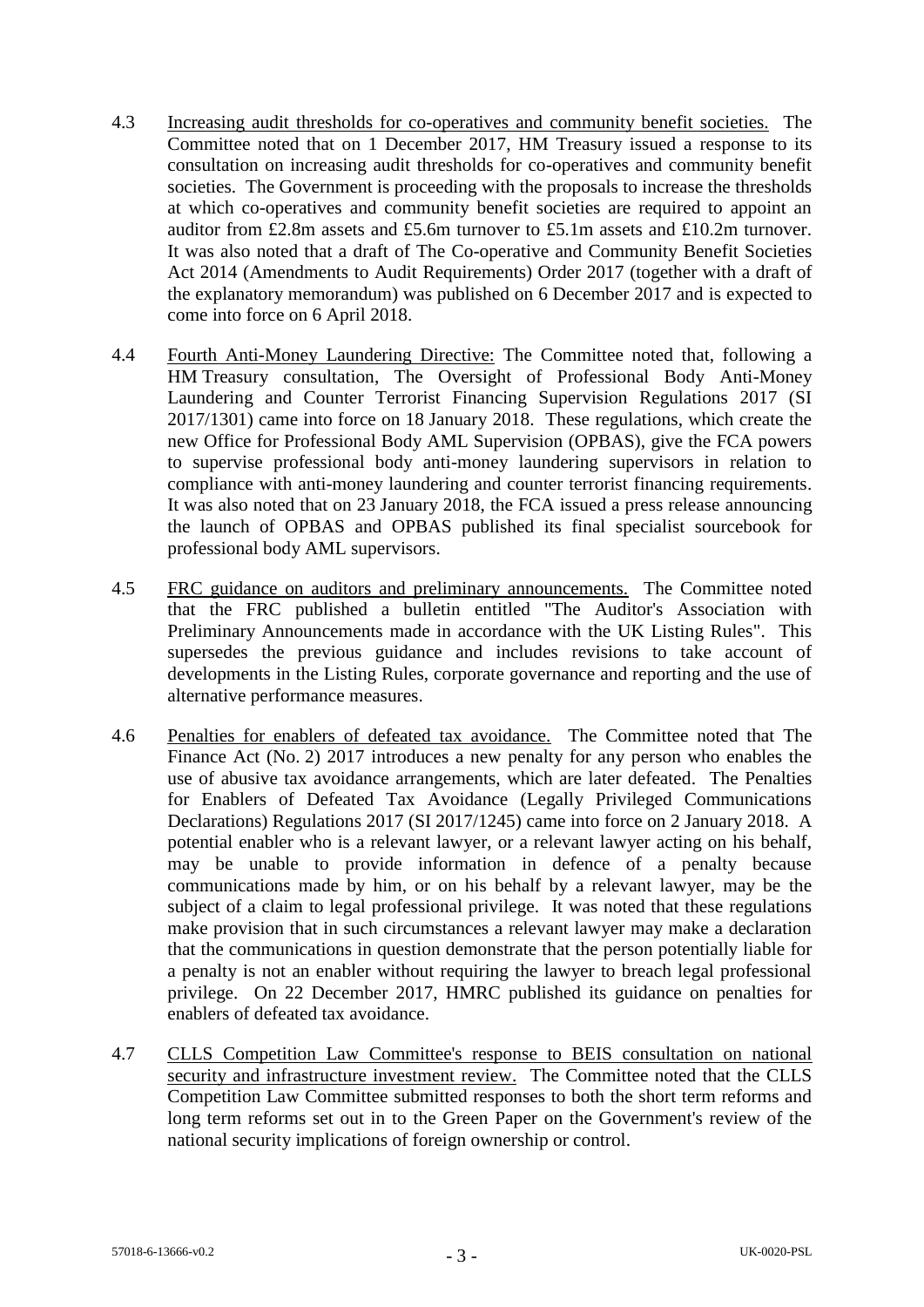- 4.8 Brexit: FCA statement on EU withdrawal. The Committee noted that on 20 December 2017, the FCA published a short statement on EU withdrawal, which covers passporting, temporary permissions and the role of the FCA.
- 4.9 Prospectus Regulation conversion exemption.The Committee noted that, as agreed at the November 2017 Committee meeting, Mark Bardell of Herbert Smith Freehills had submitted to the FCA, a paper highlighting practical difficulties that have arisen in relation to listed investment funds as a result of the changes to the Prospectus Regulation which introduced a cap of 20% on the exemption from having to publish a prospectus when new shares of a listed share class arise on the conversion of any listed or unlisted securities. The paper was submitted on 16 January 2017 and is supported by the Committee. Mark reported that the FCA has indicated a willingness to engage on this issue.
- 4.10 Changes to Listing Rules and FCA Knowledge Base taking effect on 1 January 2018*.*  The Committee noted that these changes were part of the FCA's review of the effectiveness of the primary markets and that the changes to the Listing Rules were set out in FCA policy statement PS 17/22 which the Committee discussed at its meeting on 29 November 2017.

## 5. **Discussions**

- 5.1 UK Corporate Governance Code. The Committee noted that on 5 December 2017, the FRC published for consultation proposed revisions to the UK Corporate Governance Code and Guidance on Board Effectiveness (along with a consultation document and document summarising the changes to the Code). This consultation follows on from the Government's response to its November 2016 Green Paper on corporate governance reform. It was noted that the proposed Code is shorter and more concise than the current version and that the consultation closes on 28 February 2018. The FRC aims to publish a final version of the Code by early summer 2018, to apply to accounting periods beginning on or after 1 January 2019. The Committee noted that a meeting of a Working Group of the Committee looking at the proposed changes to the Code was held on 17 January 2017, led by Nicholas Holmes of Ashurst. Nicholas reported on some general issues/areas of concern that had come out of the Working Group review, including (i) the duplication in the Code of legal and regulatory requirements found elsewhere, for example in the Companies Act or Listing Rules, (ii) an imprecision of language, in particular in relation to the description of directors' duties and stakeholder interests which does not align with the directors statutory duties as set out in section 172 of the Companies Act which might give rise to confusion, (iii) changes to the determination of director's independence including, in particular, the removal of board discretion relating to determining whether a non-executive director should be treated as independent or not and an ongoing requirements to assess the independence (or otherwise) of the chairman rather than just at the time of his/her appointment, and (iv) the removal of the exemptions from compliance with certain provisions of the Code for companies outside the FTSE 350. These and other issues would be addressed in the Working Group's response.
- 5.2 Draft regulations prohibiting restrictions on assignment of receivables*.* The Chairman gave an update on the meetings which he had attended with BEIS and representatives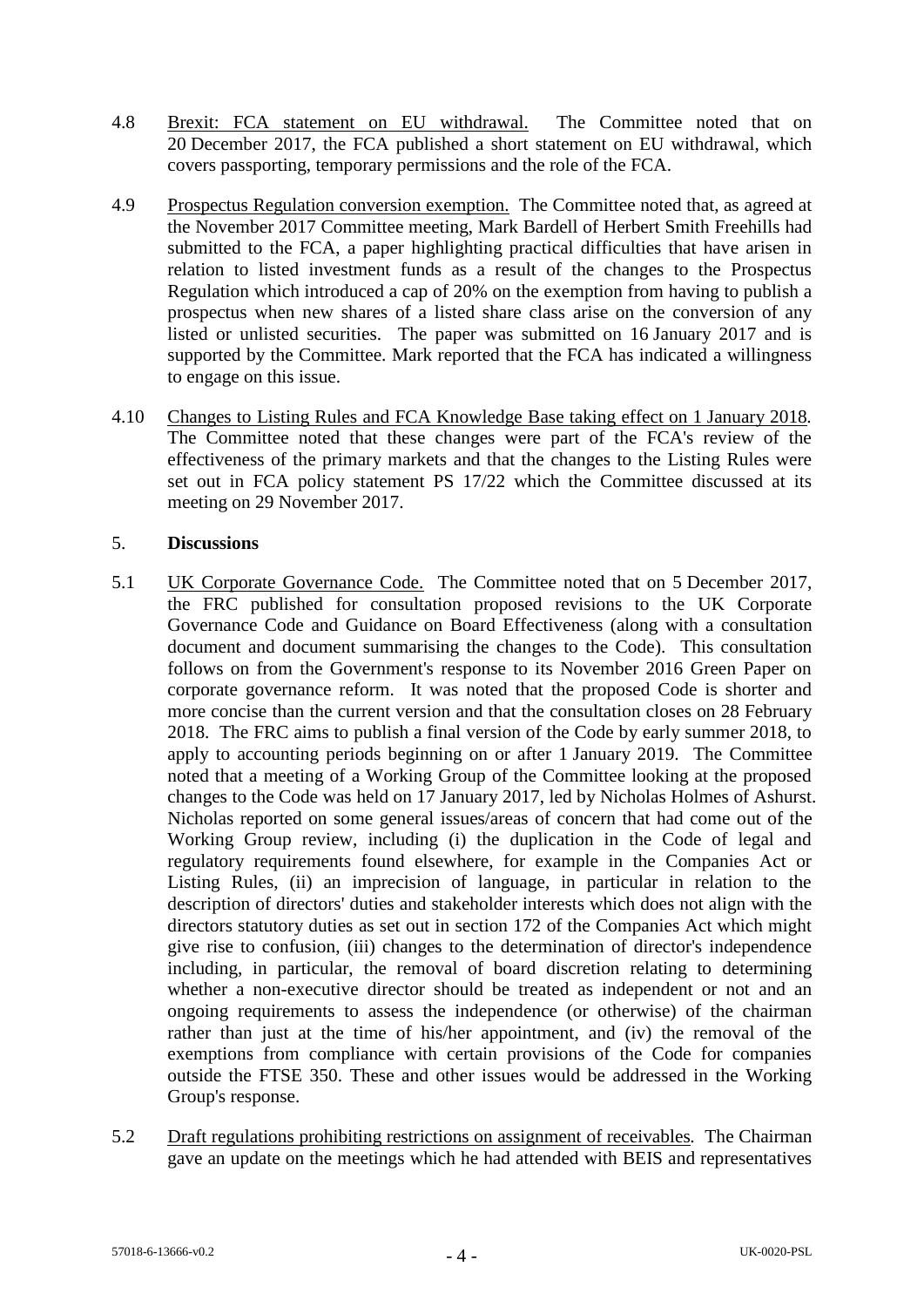from other specialist CLLS Committees and on the current draft of the regulations circulated by BEIS.

5.3 Law Commission's Thirteenth Programme of Law Reform. The Committee noted that on 14 December 2017, the Law Commission issued a press release launching its Thirteenth Programme of Law Reform. Three projects of interest are: (i) electronic signatures (expected start date/duration – December 2017 / 9-18 months); (ii) intermediated securities (expected start date/duration – as and when resources allow / 12 months); and (iii) smart contracts (expected start date/duration – may run in conjunction with electronic signatures / 9-18 months).

The Chairman reported that Stephen Lewis at the Law Commission has contacted both him and the Chair of the CLLS Financial Law Committee in relation to the Law Commission's project on electronic signatures, with a view to meeting to discuss issues regarding electronic execution of documents and the scope of their project.

Vanessa Knapp noted that the Committee should keep a watching brief on the Law Commission's project on intermediated securities as this may raise some company law issues regarding recognition of shareholders.

- 5.4 Joint Working Group draft notes on guarantees and intra-group loans in light of the position reflected in the ICAEW TECH 02/17. The Chairman, together with Liz Wall and Vanessa Knapp, provided an update to the meeting on the current status of the notes. In particular, the note on unsecured guarantees was close to being finalised but reaching a settled position on intra-group loans was more difficult, particularly if the loan was not an interest-free on-demand loan. The intention is for the Joint Working Group to engage with the ICAEW before publishing the notes. It was agreed the Committee would look at this issue again at its next meeting.
- 5.5 Meeting with BEIS regarding application of IFRS post-Brexit. Lucy Fergusson reported that she has been involved in discussions with BEIS regarding the application of IFRS post-Brexit. BEIS is considering a number of options, including whether the UK should continue to apply EU IFRS, IFRS as issued or a UK adopted and endorsed form of IFRS. Lucy reported that broadly speaking, no major jurisdiction adopts IFRS in the form issued but if the UK were to continue to apply EU IFRS we would no longer have any formal input into its formulation. If the UK were to move to UK IFRS, a body would need to be identified to deal with the endorsement of UK IFRS and consideration would need to be given to the endorsement criteria that the relevant body would apply. This might over time lead to divergence between UK IFRS and EU IFRS which could have wider implications. The Chairman noted that his firm had had a similar meeting with BEIS on this issue.

### 6. **Recent developments**

The items set out at [6.1](#page-4-0) to [6.8](#page-8-0) below were duly noted but, given pressure of time, were not discussed at the meeting.

# <span id="page-4-0"></span>6.1 **Company Law**

It was noted that there were no items in relation to company law to consider.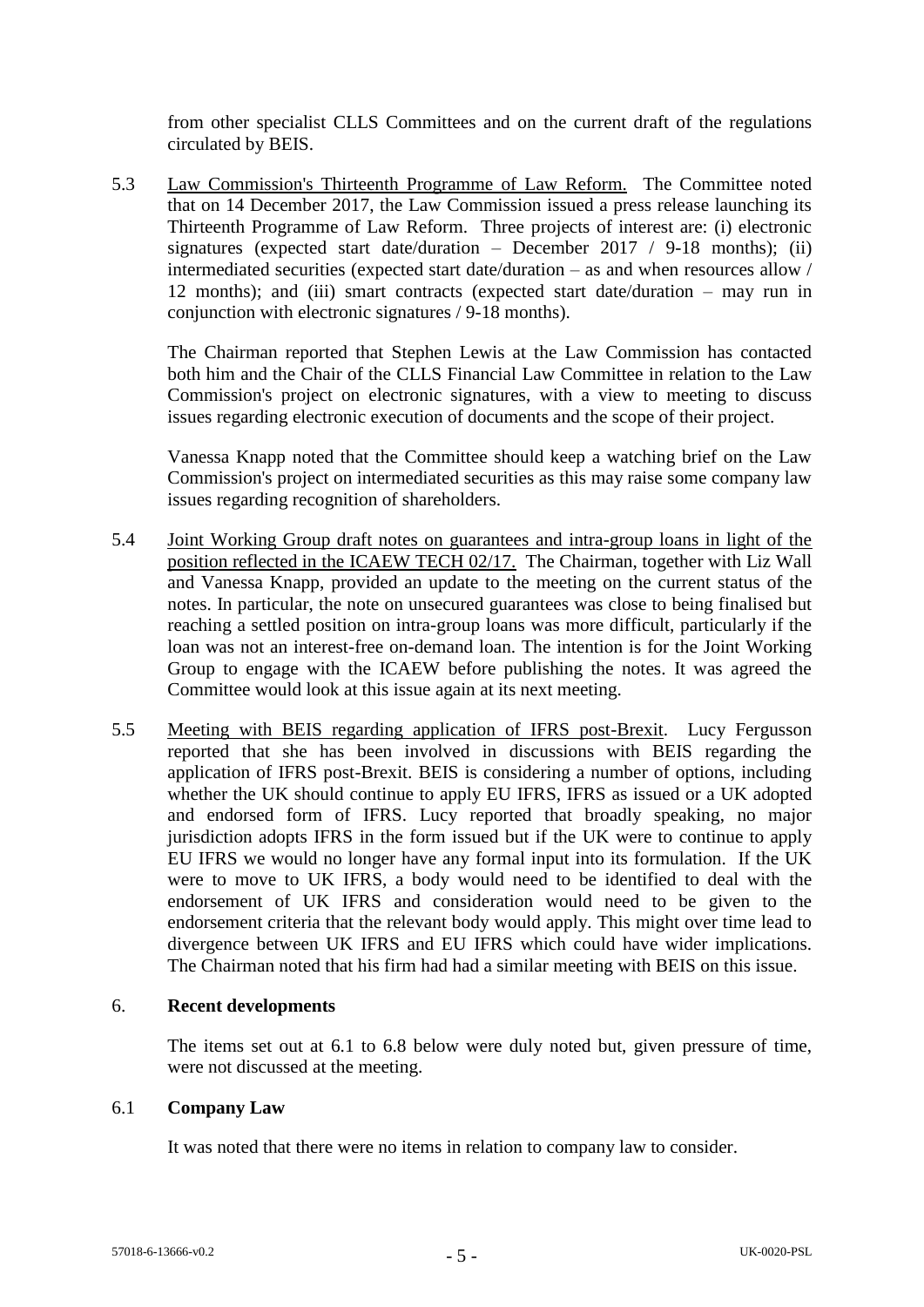### 6.2 **Corporate Governance**

The Committee noted that on 4 December 2017, the FRC issued a press release stating that it intends to finalise its Guidance on the Strategic Report after the Government publishes its legislative changes in respect of reporting on s.172 Companies Act 2006 (which are expected in March 2018). The press release also states that the FRC has published FAQs to assist companies with implementing the Companies Act 2006 provisions on non-financial reporting.

The Committee noted that on 8 December 2017, PERG published its tenth report on conformity with the Walker Guidelines.

### 6.3 **Reporting and Disclosure**

The Committee noted that on 28 November 2017, The Statutory Auditors Regulations 2017 were made. The regulations came into force, for the most part, on 1 January 2018. They complete the UK's transposition of the EU Audit Directive and Audit Regulation and align the audit and accounting framework for LLPs with that applying to companies.

The Committee noted that on 18 December 2017, ESMA issued a press release announcing that it has published its final report on the draft regulatory technical standards on the ESEF. The ESEF is the machine-readable format in which issuers with securities listed on regulated markets will, for financial years beginning on or after 1 January 2020, prepare annual financial reports. ESMA has submitted the final report to the European Commission, which has three months to decide whether to endorse the technical standards.

The Committee noted that on 18 December 2017, the FRC's Audit & Assurance Lab issued a press release announcing the publication of a report on audit committee reporting.

The Committee noted that on 13 December 2017, the FRC's Financial Reporting Lab published a report on the use of eXtensible business reporting language (XBRL) in corporate reporting.

The Committee noted that on 12 December 2017, the FRC published a thematic review on materiality. The review explains the concept of audit materiality and how major firms determine materiality in practice.

The Committee noted that on 23 November 2017, the FRC's Financial Reporting Lab published a report on risk and viability reporting, which examines the views of companies and investors on the key attributes of principal risk and viability reporting, their value and use.

### 6.4 **Equity Capital Markets**

The Committee noted that on 15 December 2017, ESMA published a consultation paper seeking views on its proposed draft regulatory technical standards under the new Prospectus Regulation. The consultation closes on 9 March 2018. It was noted that there was a Joint Working Group call on 22 January 2018 to discuss the consultation paper.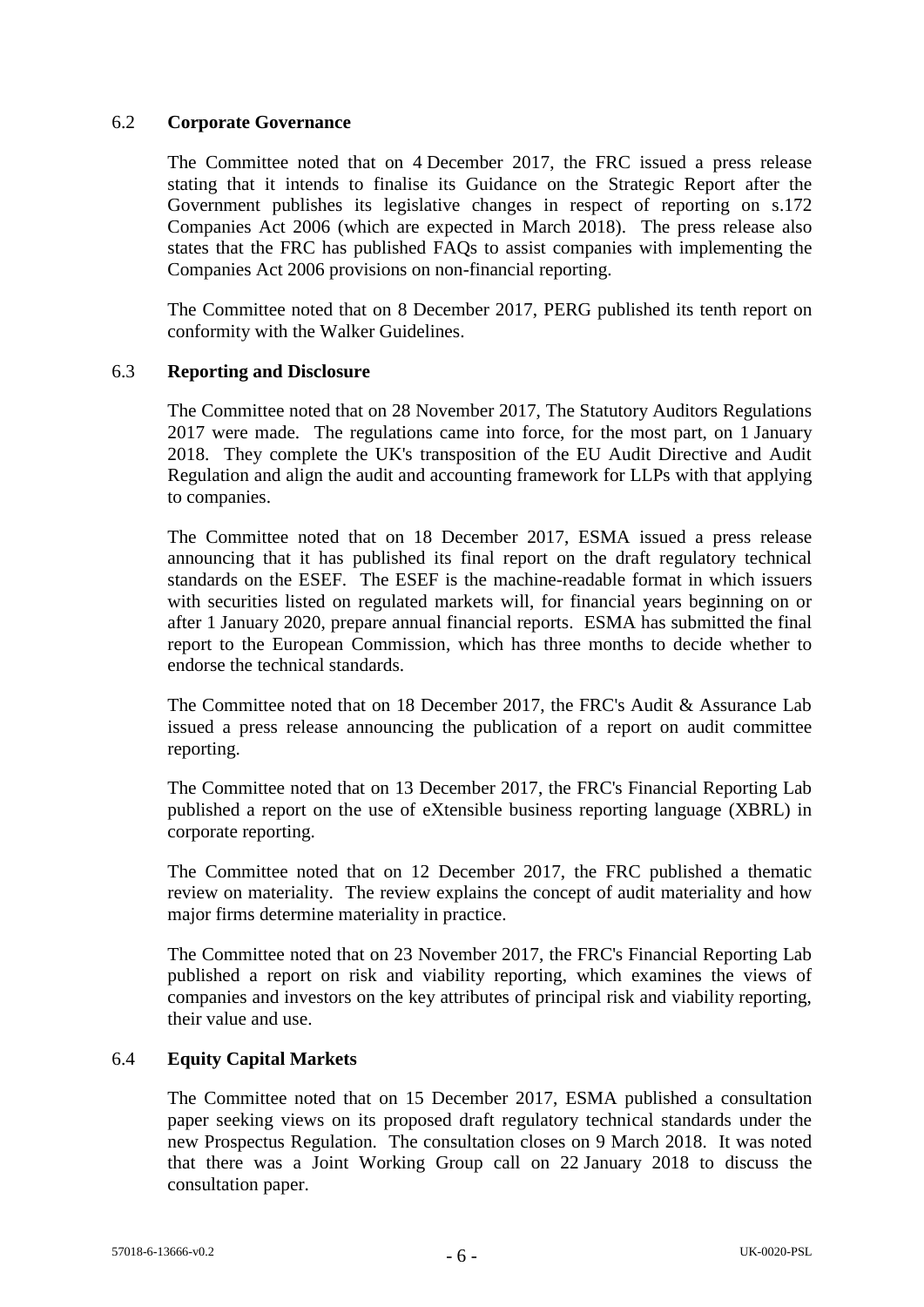The Committee noted that on 7 December 2017, the FCA made the MiFID 2 (Deferred Matters) Instrument 2017 (FCA 2017/77). This instrument amended the definition of "qualified investor" to align it with the definition in s.86(7) FSMA and PR 1.2.1 UK which reproduces s.86(7) FSMA, as a consequence of changes to s.86(7) FSMA to implement MiFID II.

The Committee noted that on 1 December 2017, the FCA published quarterly consultation paper CP17/39. It proposes to change: (i) Premium Listing Principle 6 (communications with holders of equity shares) to explicitly make reference to the "continuation" as well as the "creation" of a false market; and (ii) two rules in DTR 7.2 to clarify that the information on diversity reporting must be contained within the corporate governance statement and that such statement may be made in a separate report published with the annual report or through website publication (as already allowed by DTR 7.2.9R for other parts of the corporate governance statement). The meeting also noted that on 16 January 2018, the Joint Listing and Prospectus Rules Working Group circulated for comment a draft response to this consultation.

The Committee noted that following an application to the FCA by the LSE, AIM was registered as a SME Growth Market on 3 January 2018. The meeting noted that consequential changes have been made to the AIM Rules for Companies, which came into force on 3 January 2018 (these were covered in AIM Notice 48, which contains a link to an extract of the changes).

The Committee noted that on 14 December 2017, the London Stock Exchange published an AIM Disciplinary Notice (AD 17) which contains a summary of enforcement matters brought by the LSE that were concluded as private censures and fines during 2017 for breaches of the AIM Rules for Companies and AIM Rules for Nominated Advisers. It also provides guidance to AIM companies and nominated advisers on the expected standards of conduct.

The Committee noted that on 11 December 2017, the LSE published AIM Notice 49 stating that it has published a feedback statement and consultation. The feedback statement provides feedback to the LSE's discussion paper issued on 11 July 2017, which invited feedback on various areas of the AIM Rules for Companies and AIM Rules for Nominated Advisers, and the consultation proposes changes to such rules. The meeting noted that the consultation closes on 29 January 2018 and that on 16 January 2018, the Joint Listing and Prospectus Rules Working Group circulated for comment a draft response to this consultation.

The Committee noted that on 18 December 2017, the European Commission launched a public consultation on how to make it easier for small and medium enterprises (SMEs) to access public markets. The meeting noted that the consultation closes on 26 February 2018.

The Committee noted that on 20 December 2017, ESMA published a press release stating that it had issued a statement to support the smooth introduction of the LEI requirements after becoming aware that not all investment firms would succeed in obtaining LEI codes from all of their clients before 3 January 2018. The statement sets out certain temporary arrangements for six months. It was noted that the FCA issued a response to ESMA's statement.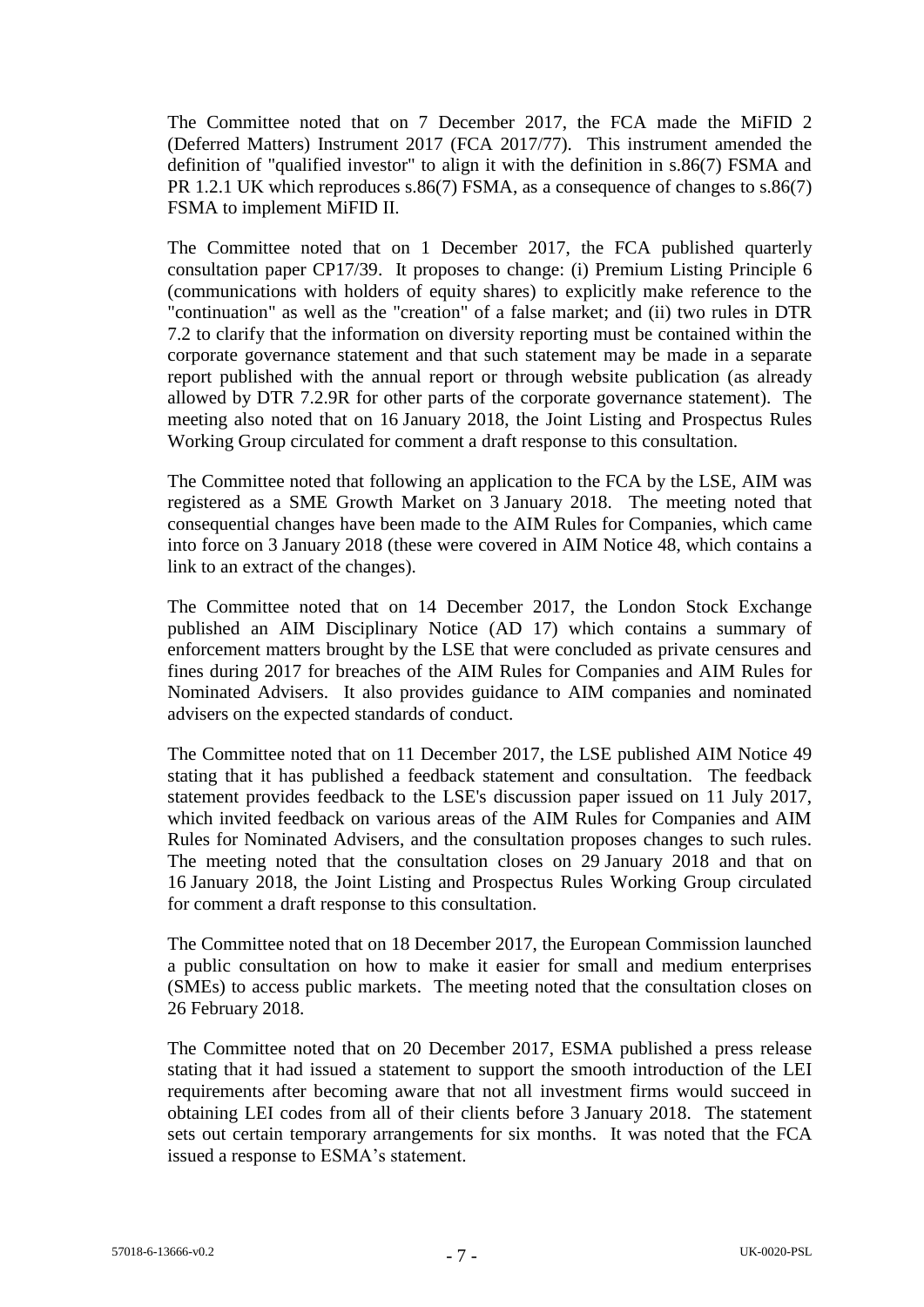# 6.5 **MAR**

The Committee noted that on 14 December 2017, ESMA published an updated version of its Q&A on the MAR which includes a new question that clarifies the time span for the calculation of the  $CO<sub>2</sub>$  equivalent emissions and rated thermal input that should be considered to determine whether a participant in the emission allowance market is subject to MAR (new Q&A 11.1).

The Committee noted that on 14 December 2017, the FCA issued a press release and final notice stating it had fined Tejoori Limited £100,000 (discounted to £70,000 for early settlement) for failing to inform the market of inside information as required by Article 17(1) MAR. It was noted that this is the first fine the FCA has imposed on an AIM company for late disclosure following the introduction of MAR.

The Committee noted that on 13 December 2017, The Financial Services and Markets Act 2000 (Markets in Financial Instruments) (No. 2) Regulations 2017 (SI 2017/1255) were published, which make two minor changes to Part 8 and 11 of the Financial Services and Markets Act 2000 to correct minor errors in the UK's original implementation of MAR.

### 6.6 **Accounting**

It was noted that there were no matters in relation to accounting to consider.

### 6.7 **Takeovers**

The Committee noted that on 11 December 2017, the Code Committee of the Takeover Panel published its response statement (RS 2017/1) following its consultation on proposed amendments to the Takeover Code in relation to asset sales and other matters and Instrument 2017/4, which includes the amendments to the Takeover Code introduced as a result of RS 2017/1. In addition, the meeting noted that the Panel published Instrument 2017/7, which makes a consequential amendment to the Documents Charges section of the Code to reflect the amendments made. It was noted that these changes to the Code took effect on 8 January 2018.

The Committee noted that on 11 December 2017, the Code Committee of the Takeover Panel published its response statement (RS 2017/2) following its consultation on proposed amendments to the Takeover Code in relation to statements of intention, timing of publication of offer documents and reports and confirmations in relation to post-offer intention statements and Instrument 2017/5, which includes the amendments to the Takeover Code introduced as a result of RS 2017/2. It was noted that these changes to the Code took effect on 8 January 2018.

The Committee noted that on 11 December 2017, the Code Committee of the Takeover Panel published Instrument 2017/6, which amends the definitions of "multilateral trading facility" and "regulated market" in the Takeover Code to cross refer to the equivalent definition in MiFID II (2014/65/EU). It was noted that these changes to the Code took effect on 3 January 2018.

The Committee noted that on 8 January 2018, The Takeover Panel issued Panel Statement 2018/1 announcing the: (i) publication of amended pages of the Takeover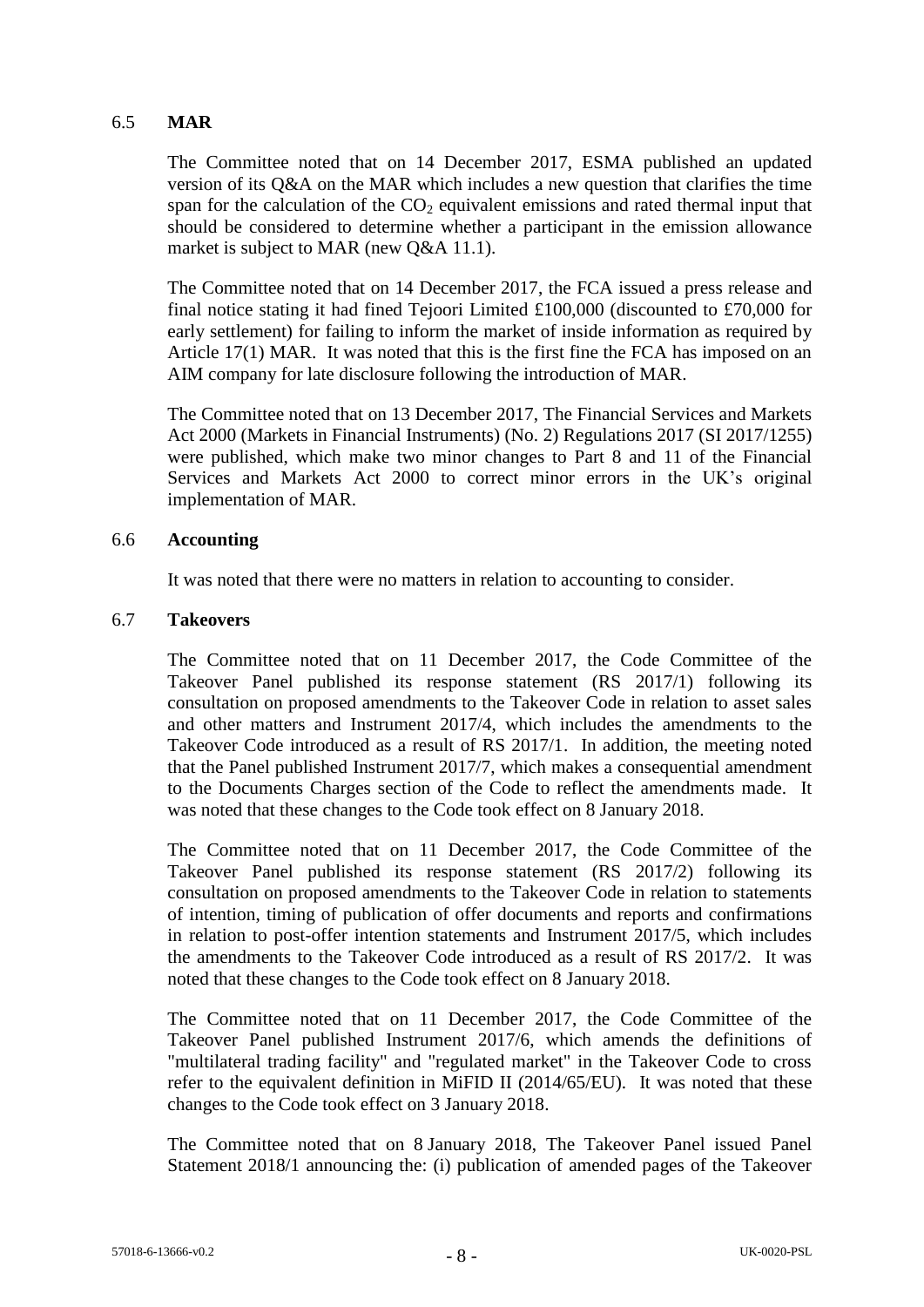Code to reflect the amendments made by Instruments 2017/4, 2017/5, 2017/6 and  $2017/7$  (see items  $6.7(a)$  to (c)); (ii) amendment of Practice Statement No 28 (Rules 2.8 and 35.1 – Entering into talks during a restricted period); (iii) publication of new Practice Statement No 32 (Rule 21.1 – Application following the unequivocal rejection of an approach); and (iv) publication of a new checklist to be completed and submitted to the Panel Executive by the financial adviser to an offeree company which publishes a circular or announcement under the new Rule  $21.1(d)(iii)$  or Rule 21.1(e). It was also noted that certain of the other checklists have also been updated and that the new and updated checklists, which should be used with immediate effect, can be downloaded from the Checklists page of the Takeover Panel's website.

#### <span id="page-8-0"></span>6.8 **Miscellaneous**

The Committee noted that on 7 December 2017, the BVCA issued a press release stating that it had published revised versions of its standard form documents (articles of association and a model subscription and shareholders' agreement) for use in early stage venture capital investments. Limited changes have been made which include changes to address the PSC register requirements and the language on deferred shares and drag-along. It was noted that the BVCA has also published drafting notes prepared by Practical Law to accompany the above-mentioned documents.

The Committee noted that on 18 January 2018, BEIS published a press release stating that the government will publish draft laws this summer requiring overseas legal entities to provide their beneficial ownership information when they own or purchase property in the UK (or are participating in central government contracts) and that the public register of beneficial ownership of overseas legal entities will go live by early 2021.

### 6.9 **Cases**

The Committee noted the following cases:

*In the matter of M2 Property Invest Limited and Vendor Wind Service sp. z.o.o. [2017] EWHC 3218 (Ch).* In an application for the approval of the completion of a proposed cross-border merger pursuant to regulation 16 of the Companies (Cross-Border Mergers) Regulations 2007, the High Court had to consider the question of whether and if so, to what extent, the English court should, on application under regulation 16, investigate the impact of a cross-border merger on the creditors of two merging companies. Mr Justice Snowden did not need to give a final view on this question. However, his initial inclination was that it is for the English courts to consider the interests of all creditors of both merging companies before exercising its discretion to approve the completion of the merger; but on reflection he could see that there is much to be said for the proposition that the English court should not, at the stage of the approval hearing, concern itself with the interests of creditors of either company, because it is for the domestic laws of each merging company to protect the interests of the respective creditors of those companies at the pre-merger stage.

*The Panel on Takeovers and Mergers v David Cunningham King [2017] CSOH 156.*  The Scottish Court of Session considered an application from the Panel for a court order under s.955 Companies Act 2006 ordaining Mr King to make a mandatory offer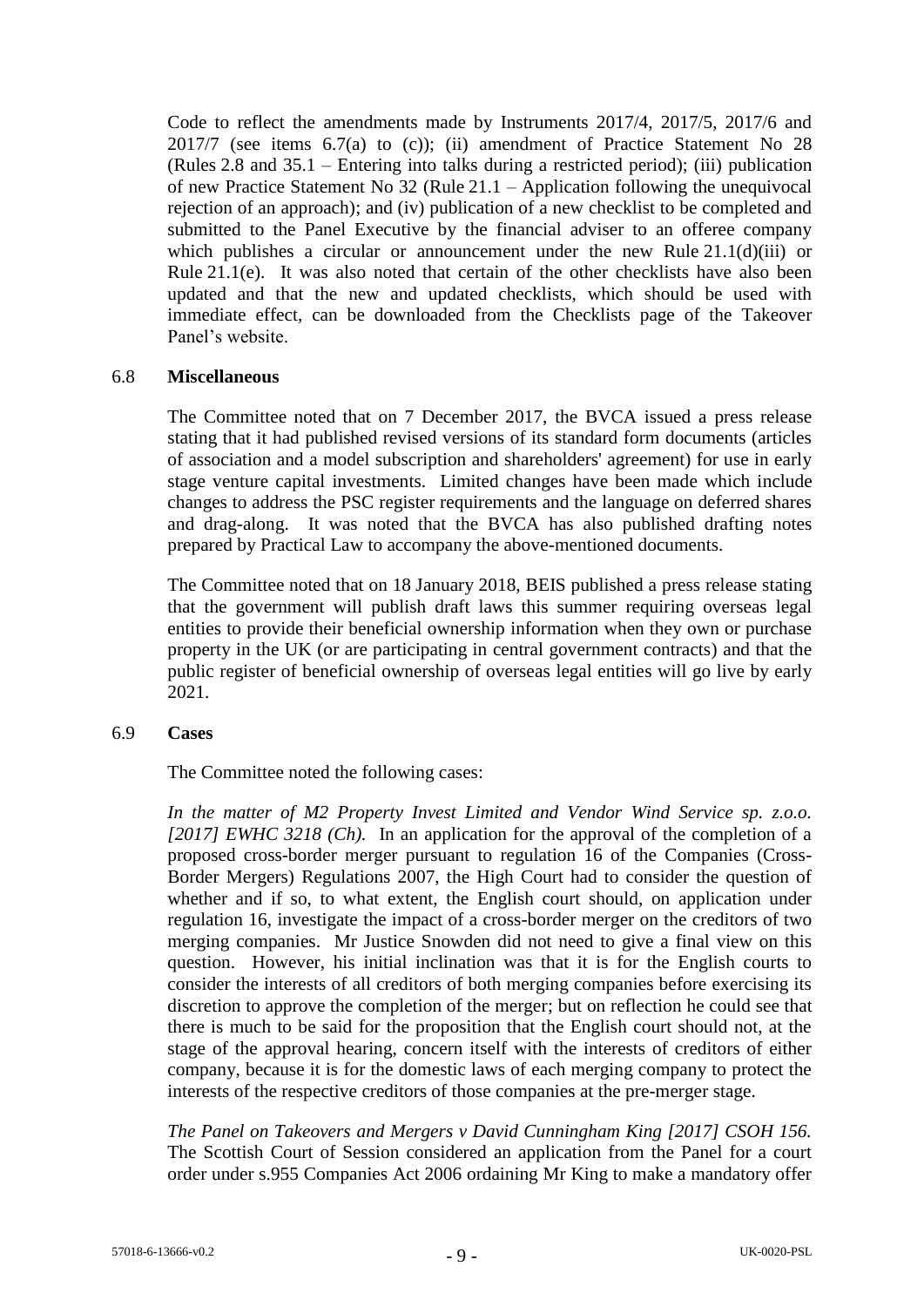for all the shares in Rangers International Football Club plc not already controlled by him or his concert parties pursuant to Rule 9 of the Takeover Code i.e. an application by the Panel for a court order to secure compliance with a rule-based requirement. The Court ordered Mr King to make a Rule 9 mandatory offer at a price of 20p per share. The Court also held that it has the discretion to refuse to grant an order in terms of s.995 and the Court's function is not just to act as a rubberstamp. However, the judge stated that he believed that the Court would, in nearly all cases, be willing to grant an order to enforce a decision of the Panel if asked to do so; but there may be very rare cases where it may not do so. The Committee noted the judge's comments that, whilst the Court would, in nearly all cases, be willing to grant an order to enforce a decision of the Panel, it retained a discretion not to do so, although the Committee thought it unlikely however that a Court would go against the views of the Panel other than in an extreme scenario.

*Kason Kek-Gardner Limited v Process Components Limited [2017] EWCA Civ 2132.*  The Court of Appeal held that a licence agreement containing a clause obliging each party to keep the terms of the agreement confidential was not subject to an implied term that would permit a party to the agreement to disclose the agreement to a potential buyer of the shares in that party. The licence agreement also provided that any breach of the confidentiality clause by one party was a non-remediable material breach entitling the other party to terminate the agreement immediately. Therefore, it was also held that, as the licensee had disclosed the licence agreement to a potential buyer as part of a due diligence process for the sale by the licensee's shareholders of their shares in the licensee (and there was no implied term permitting this), the licensor was entitled to terminate the agreement for breach of the confidentiality clause. The Committee thought that this was an unsurprising decision. In this case, the consequences for failure to keep the terms of the agreement confidential were fairly draconian (the ability for the counterparty to immediately terminate) but the case was a good reminder to lawyers to check not just the existence of such provisions but also the consequences and to advise clients in advance of the risks/consequences of disclosure to a potential purchaser.

*Teoco UK Limited v (1) Aircom Jersey 4 Limited (2) Aircom Global Operations Limited [2018] EWCA Civ 23.* The Court of Appeal had to determine whether a warranty claim had been validly made where the sale and purchase agreement contained a seller's limitation on liability which required a warranty claim notice to set out reasonable details of the claim (including the grounds on which it is based and the purchaser's good faith estimate of the amount of the claim). It held that in general "setting out" the "grounds" of a claim required explicit reference to particular warranties or other provisions.

*Easynet Global Services Limited [2018] EWCA Civ 10*. The Court of Appeal overturned the High Court decision that the proposed transaction, to merge a number of UK companies and a Dutch company into a UK transferee company, was not the kind of transaction which the Cross-Border Mergers Regulations and the Cross-Border Mergers Directive were enacted to facilitate because the inclusion of the Dutch company (which was dormant, had never traded and had no appreciable assets) in the transaction was a "device" to bring it within the scope of the CBM Regulations. The Court of Appeal held that the proposed merger arrangements constituted a crossborder merger and fell within the scope of the CBM Regulations and CBM Directive